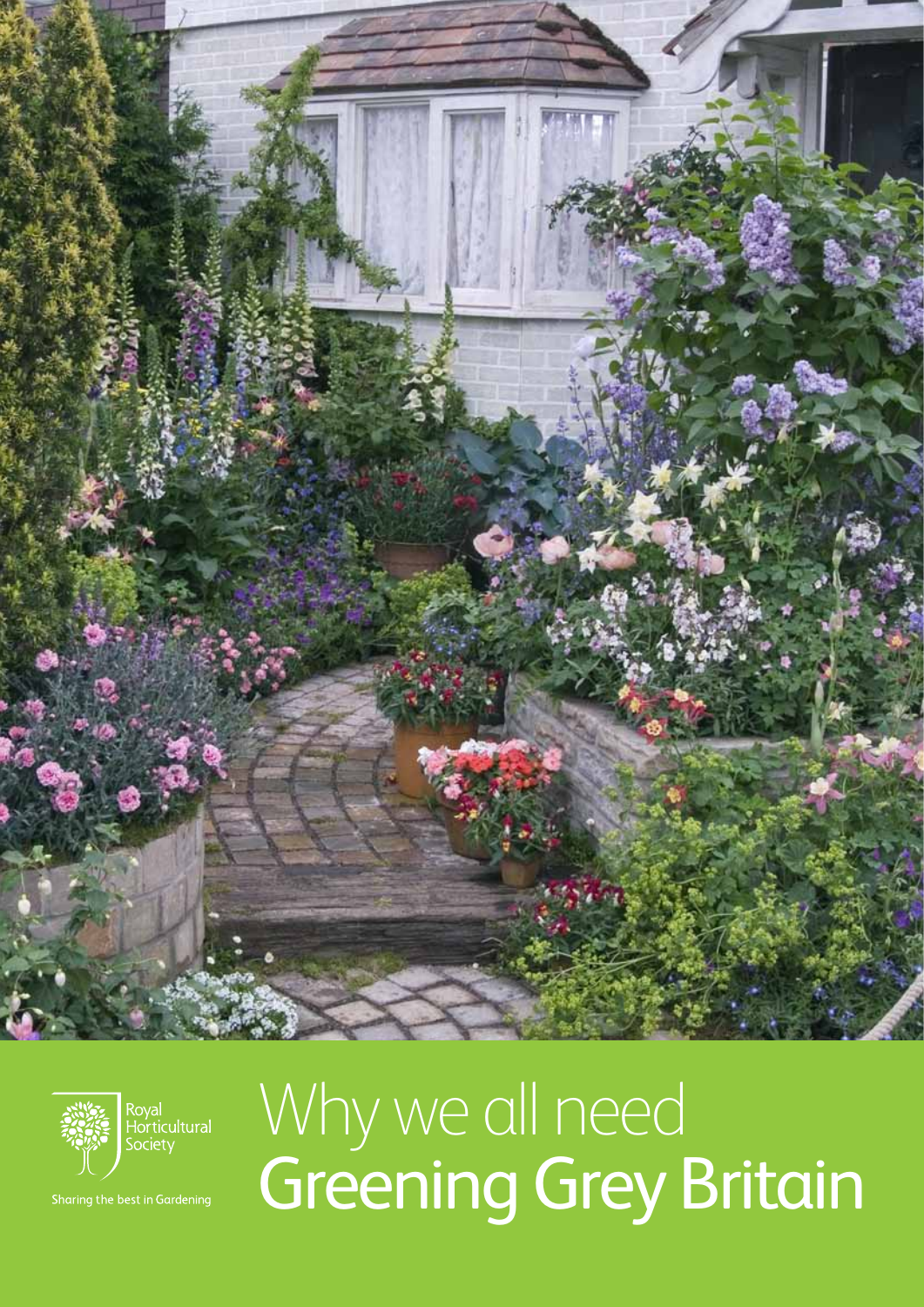

#### What's the problem?

Paving over your front garden affects far more than the environment on your doorstep. Discover how laying hard surfaces contributes to flooding and increases local temperatures.

#### Having it all

Even the smallest space can be green and inviting, while providing room for a car or two.

#### Planting ideas

There are plants that will thrive in the smallest, most inhospitablelooking gardens. Choose from our selection of tough plants for tough places.

#### Pave to perfection

If you want to pave your front garden, choose from our selection of some of the newest materials, which allow rainwater to soak away into the ground.

#### Further help & advice

Details of where to get further information and inspiration.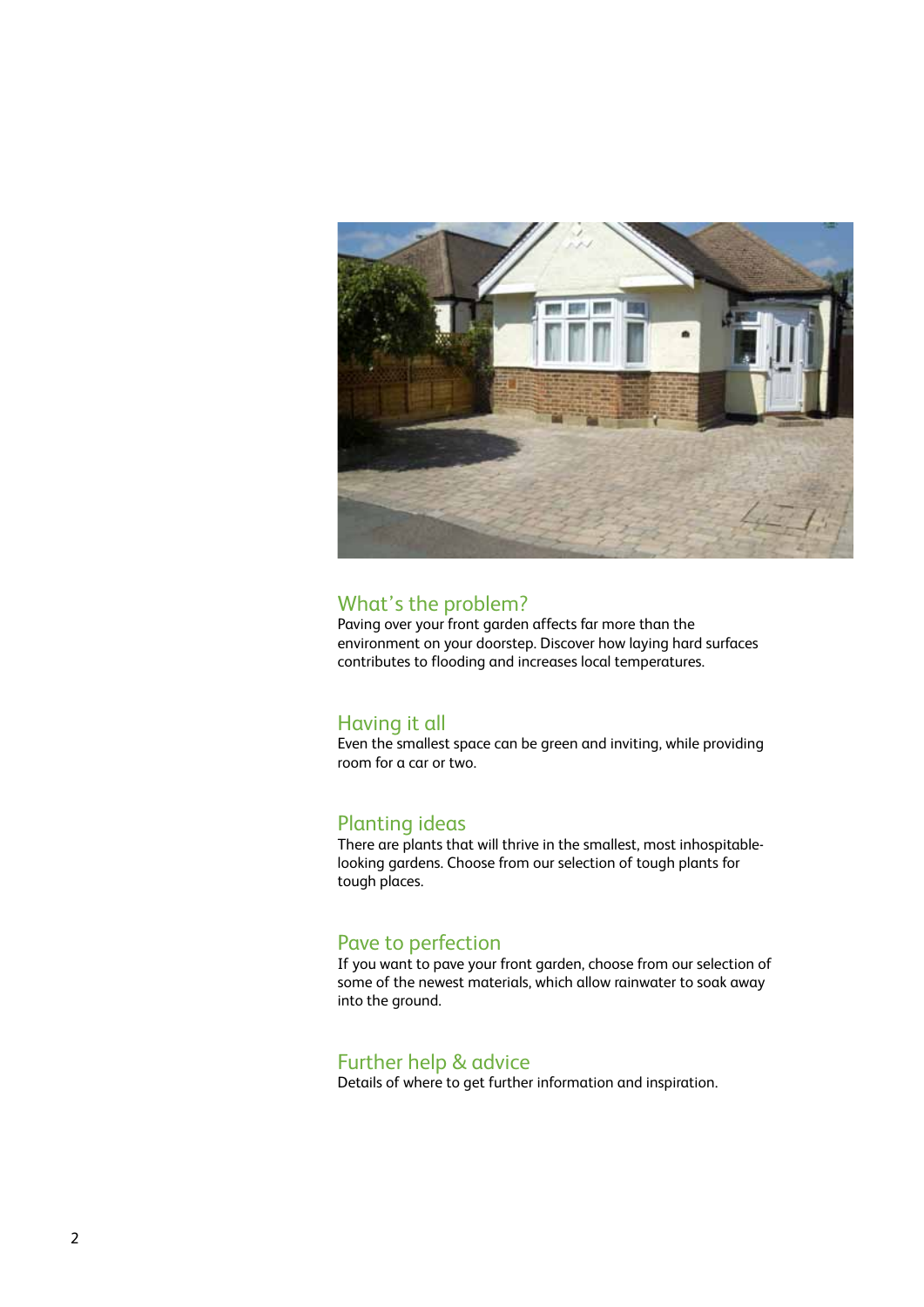# Welcome

The Royal Horticultural Society (RHS) is calling on the nation to get Greening Grey Britain, following evidence of an alarming trend of Britain paving over its front gardens and not growing any plants in them.

The RHS-commissioned Mori Polls of 2005 and 2015 reveal that three times as many front gardens are now paved over compared to ten years ago, a total increase of 15 square miles of 'grey', and that plant cover in front gardens has decreased by as much as 15%. Over five million front gardens now have no plants growing in them (that's one in three for the UK) and four and a half million front gardens (one in four) are completely paved over.

The RHS believes it is vital to reverse this trend for the nation's health, for wildlife, to mitigate against pollution and heat waves, and to protect the UK's homes from flooding.

Greening Grey Britain is a call to action asking the nation to transform hard, cold grey areas into living planted up beautiful places, to enrich lives and benefit the environment.

Initiatives across RHS Britain in Bloom, Shows and Science highlight the detrimental impact of paving over Britain and demonstrate how anyone can plant up an area of hard landscaping for improvements ranging from better health and wellbeing and providing food for bees and butterflies, to helping reduce flood risks.

Work to get Greening Grey Britain began in earnest with the 2015 launch of Europe's biggest community gardening campaign, RHS Britain in Bloom in April 2015 with a three year target to transform 6,000 unloved grey spaces into thriving planted up places.



- The significant increase in 100% paved over gardens is the biggest concern
- Three times as many front gardens are 100% paved over vs ten years ago
- Nearly one in four UK front gardens are completely paved over
- Number of front gardens with no paving has halved over last ten years
- Nearly 54% of the total surface area of front gardens is hard surfacing (grey)



- Almost one in three front gardens in the UK today have no plants
- Three and a half times as many front gardens have no plants compared to ten years ago
- • Planting has decreased 15% overall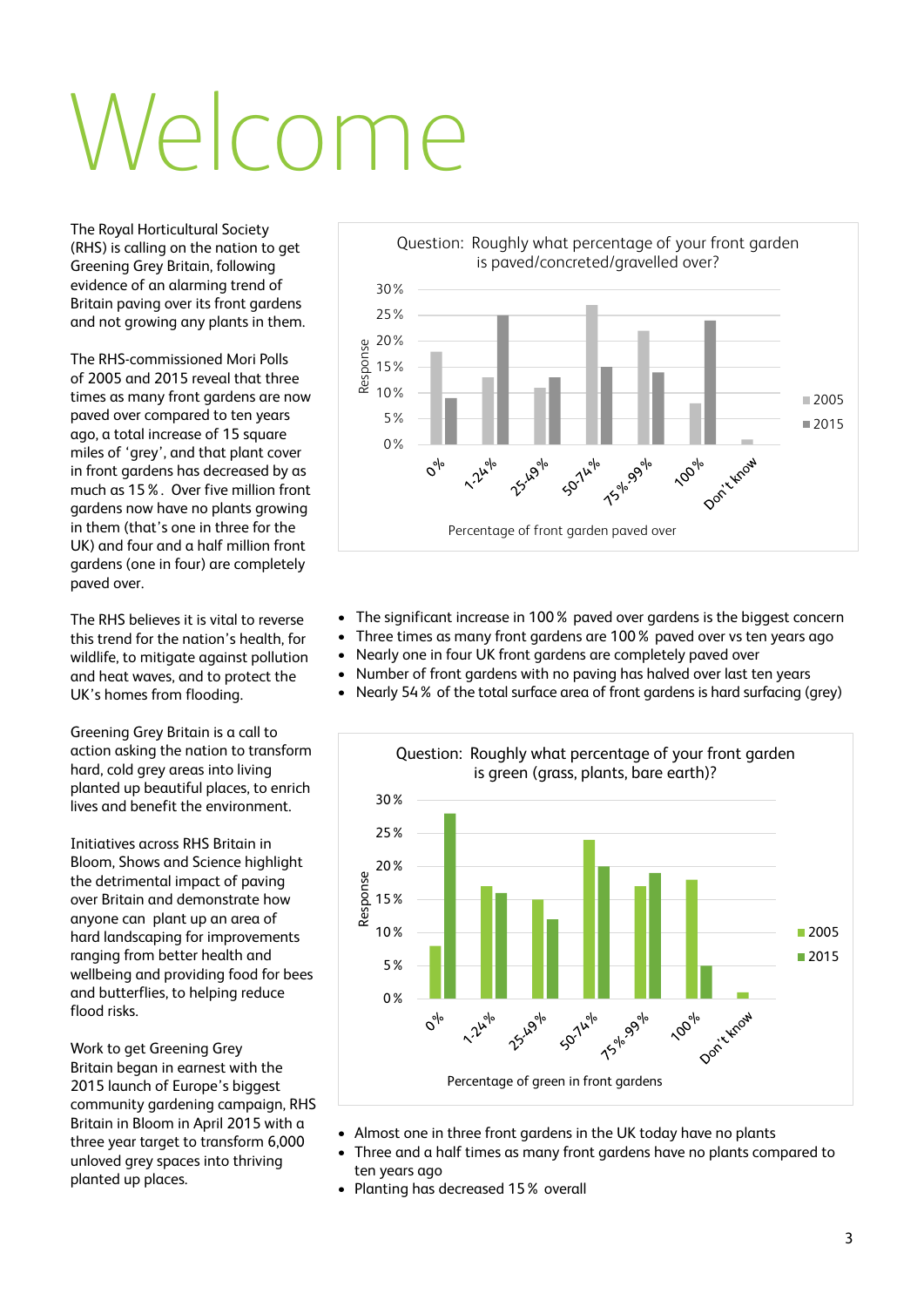

Over the coming months the RHS will share and promote ideas ranging from pulling up a paving stone and planting up the space, to creating a window box, planting up front gardens and transforming grey community areas.

The RHS also wants the nation to pledge to get Greening Grey Britain and transform hard, cold grey areas into living planted up beautiful places, to enrich lives and benefit the environment – pledge here at rhs.org.uk/ggb.



The worst culprit for paving over front gardens is London, with half of all front gardens paved over and a 36% increase over the last ten years. London also had the biggest decrease of plant cover in front gardens in the UK, with five times as many front gardens with no plants compared to ten years ago.

The North East is the only place in the UK that has reduced the number of completely paved gardens. Front gardens in the North East with 50% plants or more also increased by almost 30%.

Scotland has also seen an improvement with a reduction of the number of 75% paved front gardens.

• There was an average 9% increase for 75%, and 14% increase for 100% paved front gardens, over the 10 year period.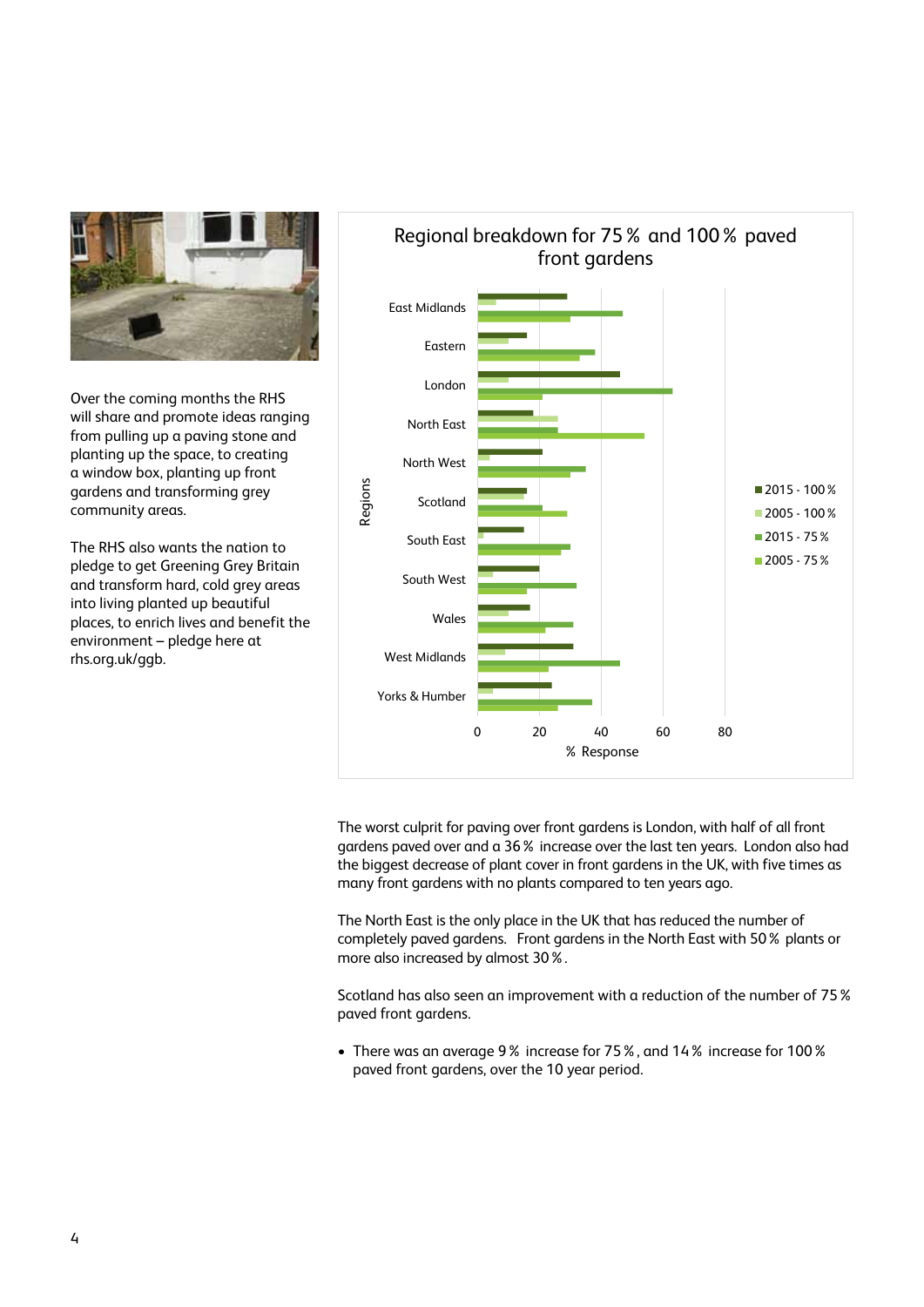## What's the problem?

Paving over our front gardens might seem like the ideal way to solve parking problems. But these extra hard surfaces can have a surprising impact on the wider environment. Clearly there is less garden to enjoy, but did you know that paving can also cause flooding and increase local temperatures?

While paving over one front garden might seem of little consequence, the difficulties start when neighbours on both sides of the street do the same, effectively tripling the width of the road. But how many of us really are swapping our patches of green for the hard stuff?

During the 10 years between the RHScommisisioned Mori Polls of 2005 and 2015, an additional **3 million front gardens were completely paved over**, which has tripled. In addition **an extra 3.8 million front gardens have lost all their plants**, which has more than tripled.

Paving over front gardens is certainly a fact of life in many urban areas. And the effects are cumulative, which means they're likely to become more noticeable in the future. Why is this a concern? First and foremost, it is the part hard surfaces play in causing environmental problems, and increasing the risk of flooding is top of this list.

Gardens can soak up rain, while paving, tarmac and concrete are less porous and increase the amount of rainwater that runs off by as much as 50%.

This additional water usually flows into street drains, which can't always cope with the thousands of extra litres in a storm. The excess then goes back up people's front drives and floods their homes. RHS Principal Horticultural Advisor, Leigh Hunt, explains, "The water has to go somewhere and, even if you are not flooded, it might be affecting your neighbours downhill."

In most UK cities rainwater run-off, mixed with any pollution it picks up along the way, is channelled into storm drains and ultimately rivers. However, in London, rather than heading straight for the natural watercourses, rain goes to the sewerage system, which can't always process the surge of water. In an emergency the excess has to be jettisoned into rivers.

The other main environmental impacts are at a local level. "If vegetation is lost from our streets there is less to regulate urban temperatures," explains Leigh. "Hard surfaces absorb heat in the day and release it at night, making it hot

and difficult to sleep." This is part of the 'heat island effect', which can also be responsible for poorer air quality and localised weather conditions, such as thunderstorms. Plus, higher temperatures mean that air conditioning units are more likely to be installed, which use extra energy and fossil fuels.

Then there is the removal of grass verges and the felling of street trees to accommodate dropped kerbs. Without the trees and plants, dust is no longer absorbed and there are less places for birds to nest and insects to feed.

Attractive front gardens have benefits for people too. They can provide screening, creating a private green oasis for enjoyment, or conversely by tending a front garden gives neighbours the opportunity to meet and can help to build community spirit.

You also need to consider the costly issue of subsidence. Hard paving can cause severe subsidence as it reduces or stops rainfall getting into the ground. This can cause the soil to shrink, especially if it is predominantly clay, which has consequences for structures built on it. Garden walls, paths and houses may develop severe cracks.

This still leaves the issue of convenience. Parking close to the house can be particularly important if you are vulnerable or disabled. And pressure on parking in most urban streets is great, particularly when many houses have more than one car.

If you do decide that you need to park outside your house, there are still plenty of ways to keep the front garden green and reduce the impact paving has on the environment.

For full details of the environmental benefits of gardens, see *RHS Gardening Matters: Urban Gardens* on the RHS website.

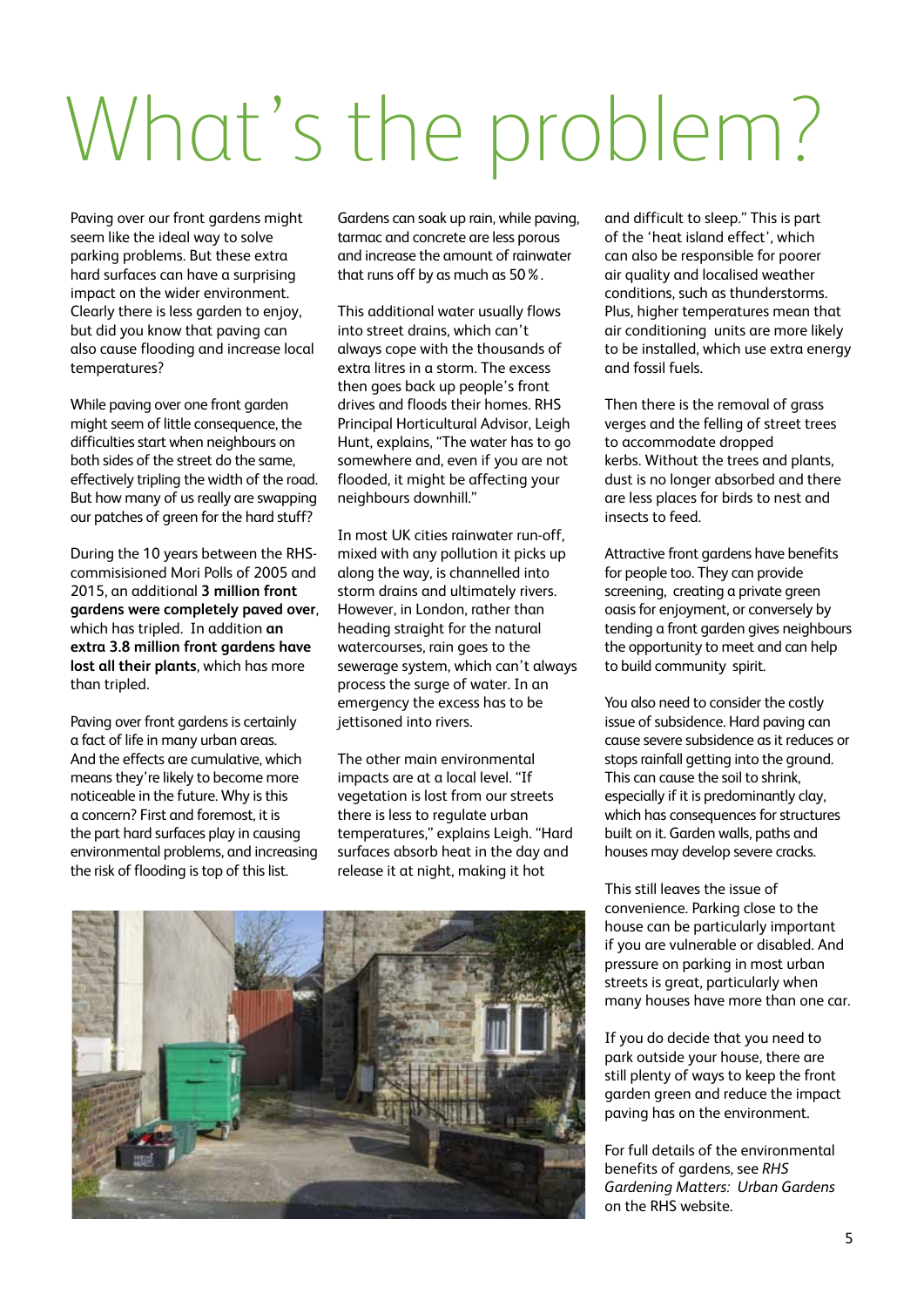## Having it all

Getting a parking space into the front garden and managing to keep some greenery can seem tricky, so here are some simple design solutions for gardens large or small.

If you need to park outside your house, the most logical solution is to pave over the garden. This is certainly a practical option, but with a bit of imagination you can combine paving with an attractive and welcoming garden. And by using materials that allow rainwater to penetrate the ground below, the hard surfaces you do install will shed less water that could otherwise contribute to flooding.

Begin by taking a close look at your front garden. How many cars do you really need to park and how much space do they take up? Have you got walls and fences that climbers could scramble up? Are there dead spaces that could accommodate plants, such as the corners? With the answers to these questions, you can create a design that minimises paving and maximises planting and permeable surfaces.





A minimal amount of brick pavers and deep flower beds with plenty of soil



A modern design with green walls, stylish beds and gravel driveway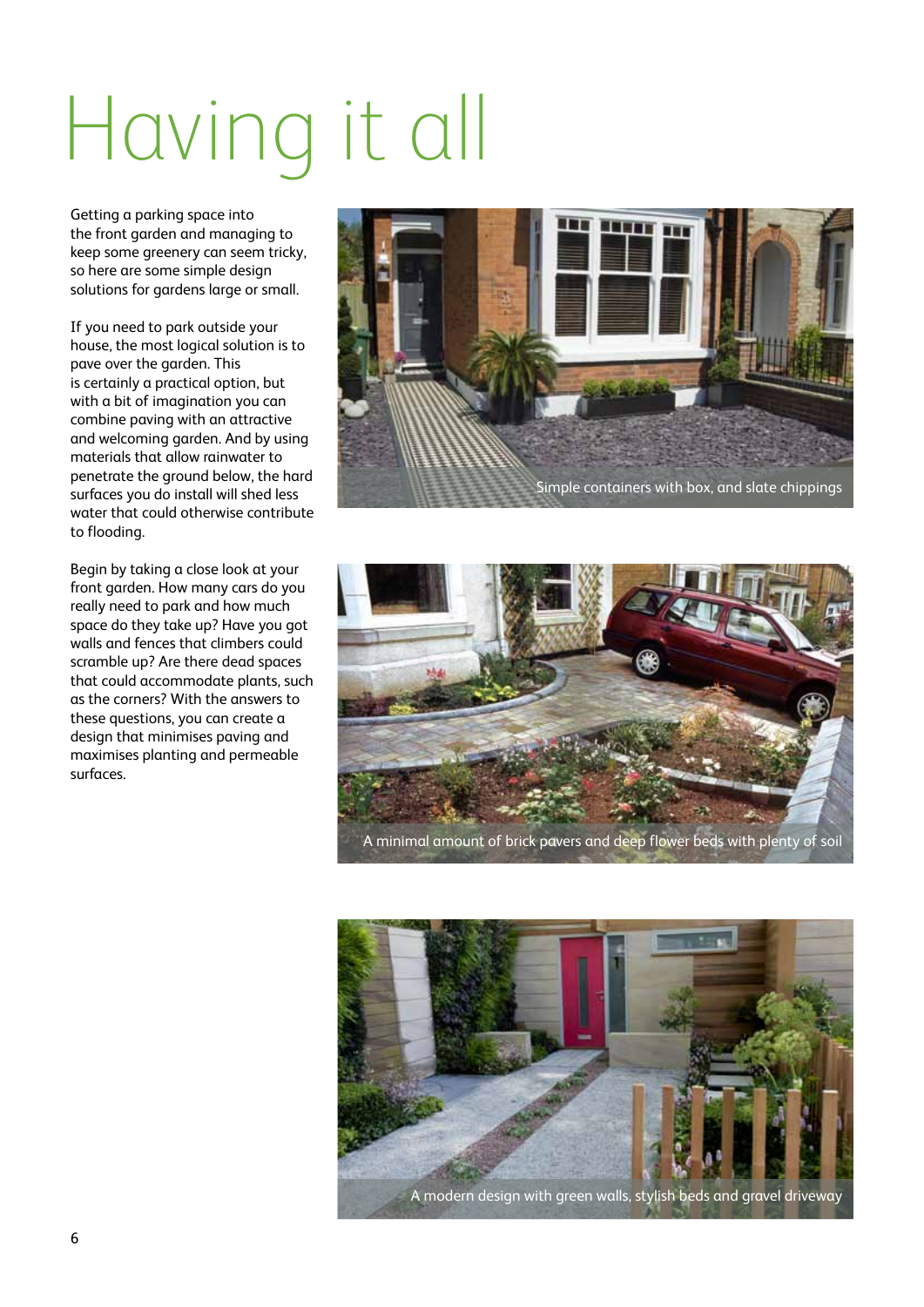# Planting ideas

#### Planting under cars

If the car is moved fairly regularly, then there are plants you can grow that will tolerate being parked over. These need to be low-growing so the car does not brush them, and tough enough to withstand the occasional running over. Try creeping Jenny, *Lysimachia nummularia*; bugle, *Ajuga reptans*; and thymes such as *Thymus serpyllum*. Just leave planting pockets in the paving or gravel to ensure there is soil for them to grow in, rather than hardcore or a bed of concrete.

#### Attact wildlife

Shrubs, trees and hedges provide shelter and nesting sites for birds and insects. With careful selection they can also provide food. Birds will eat berries from plants such as pyracantha, while a wide range of insects feast on the pollen and nectar produced by flowers. Aim to have plants in bloom from early spring to late autumn, and choose open, single flowers to ensure insects have easy access to their food. RHS Perfect for Pollinators recognises good plants, and examples include catmint, *Nepeta* × *faassenii*; honeysuckle, *Lonicera periclymenum*; ivy, *Hedera helix* cultivars; and *Aster novi*-*belgii*.

#### Colourful containers

Pots can be placed anywhere, allowing plants to be grown in areas of the front garden that don't have soil. For summer colour, plant bedding plants such as petunias and nicotianas in late May. These can be replaced with pansies in September to keep the display going through the winter. If you want the containers to look good for more than one season, choose evergreen shrubs and plant into pots at least 45cm (18in) wide using John Innes No.2 compost.

#### Climbers and screening

Climbing plants can easily be used to dress bare walls and fences with decorative foliage and flowers. Secure trellis or wires to the support posts or wall before you plant, as most climbers will need something to hang on to. Try *Clematis alpina* cultivars, *Hydrangea anomala* subsp. *petiolaris*, variegated ivy cultivars, and *Ceanothus* such as 'Delight'.

#### Planting and growing

Find out how to plant and care for a wide range of plants on the RHS's website at www.rhs.org.uk. From here, you can also click on to the *RHS Find a Plant*, which lists more than 70,000 plants and where to buy them.



Above: *Thymus serpyllum* Below: *Clematis alpina* 'Pamela Jackman'



| <b>Trees</b>                                                                                                                                                                                     | <b>Shrubs</b>                                                                                                                                                                            | <b>Hedges</b>                                                                                                                                                                | <b>Perennials</b>                                                                                                                                               | Dry shade                                                                                                                                                          |
|--------------------------------------------------------------------------------------------------------------------------------------------------------------------------------------------------|------------------------------------------------------------------------------------------------------------------------------------------------------------------------------------------|------------------------------------------------------------------------------------------------------------------------------------------------------------------------------|-----------------------------------------------------------------------------------------------------------------------------------------------------------------|--------------------------------------------------------------------------------------------------------------------------------------------------------------------|
| $\bullet$ Holly<br>$\bullet$ Magnolia $\times$<br>loebneri 'Leonard<br>Messel'<br>$\bullet$ Malus $\times$ zumi<br>'Golden Hornet'<br>· Prunus 'Shôgetsu'<br>• Pyrus calleryana<br>'Chanticleer' | • Aucuba japonica<br>$\bullet$ Camellia $\times$<br>williamsii<br>• Choisya ternata<br>• Escallonia<br>• Lavender<br>$\bullet$ Mahonia $\times$ media<br>'Charity'<br>· Skimmia japonica | • Berberis thunbergii<br>• Box, Buxus<br>sempervirens<br>• Dwarf box, Buxus<br>sempervirens<br>'Suffruticosa'<br>• Hornbeam<br>• Lonicera nitida<br>• Thuja plicata<br>• Yew | • Alchemilla mollis<br>• Anemone<br>hupehensis<br>• Catmint, Nepeta<br>• Geraniums such as<br>Rozanne<br>$\bullet$ Heuchera<br>• Stipa tenuissima<br>• Phormium | • Bergenia<br>• Cyclamen<br>hederifolium<br>• Euonymus<br>(variegated)<br>$\bullet$ Lamium<br>• Luzula sylvatica<br>Pachysandra<br>• Vinca minor<br>'Illumination' |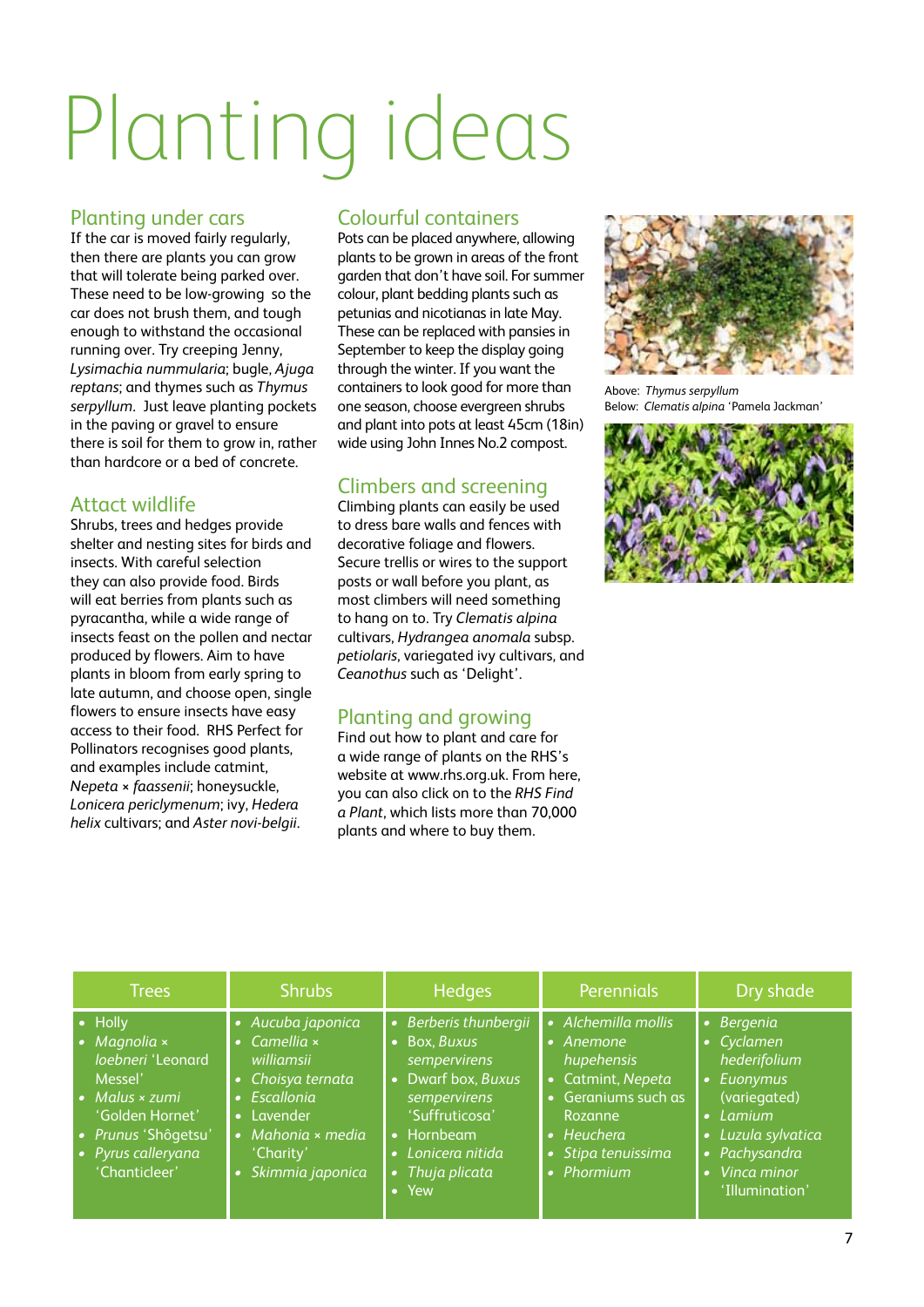### Pave to perfection

It is preferable to keep any soil covering, except plants, to a minimum. If you do choose to pave, go for permeable products that allow rainwater into the ground below. Here are just some of the materials available, however you may find more options at your local builders' merchants or DIY store.



#### Brick pavers

These bricks have the appearance of traditional block paving, but their interlocking shape ensures rainwater can penetrate the tiny gaps. They need to be installed correctly on to compacted aggregate so the water can drain away freely.



#### **Gravel**

Gravel is by far the cheapest permeable hard-landscaping option. It comes in many colours, depending on where it was quarried, and can be bought in bags or by the tonne. You can also buy recycled products, which is a by-product of the ceramics industry.



#### Matrix pavers

Also known as cellular paving, these hexagonal cells are made from recycled plastic and hold an aggregate of your choice, such as resin-bonded gravel. Just lay them according to the manufacturers' instructions, so that rainwater drains away thoroughly.



#### Grass reinforcement

There is a range of products that can be used to reinforce grass. These make the surface suitable for driving vehicles over and prevent it turning into a muddy field.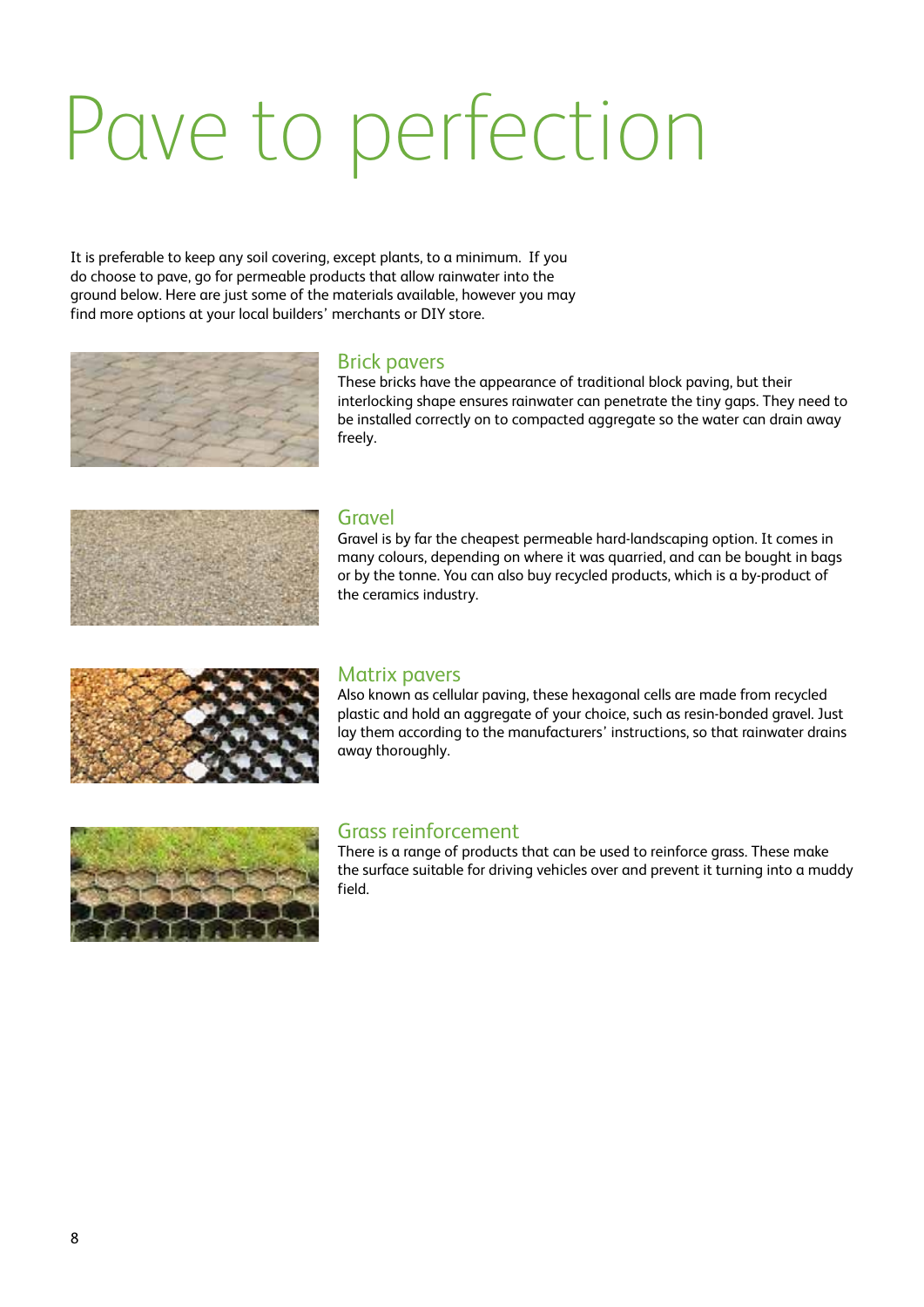**"There is a recognised critical need to increase green in our towns and cities by 10% to help combat predicted rises in temperature. The evidence suggests we need to increase this target to deal with the 15% loss of greenery in front gardens. We need to urgently increase plants in urban environments, and better understand how to select and use ornamental plants, not reduce them. Whatever the pressures to pave, there is** *always* **room for plants."**

> Sue Biggs, RHS Director General

#### **Relevant facts:**

- • Traditional, non-permeable paving in front gardens, such as asphalt, block paving and concrete often requires planning permission by law. However, what you can and can't do varies between England, Scotland and Wales – see the Permeable Paving page on the RHS website for details
- Trees, hedges and climbers can reduce cost of heating and cooling. In particular, summer cooling savings have been estimated at around 30%
- Garden plants and trees intercept intense rain, slowing run off and reducing pressure on drains, especially during summer storms
- 45% of local authorities are considering either selling parks and green spaces or transferring their management to others
- 10% increase in vegetation would help control the predicted climate change increases to summertime air temperatures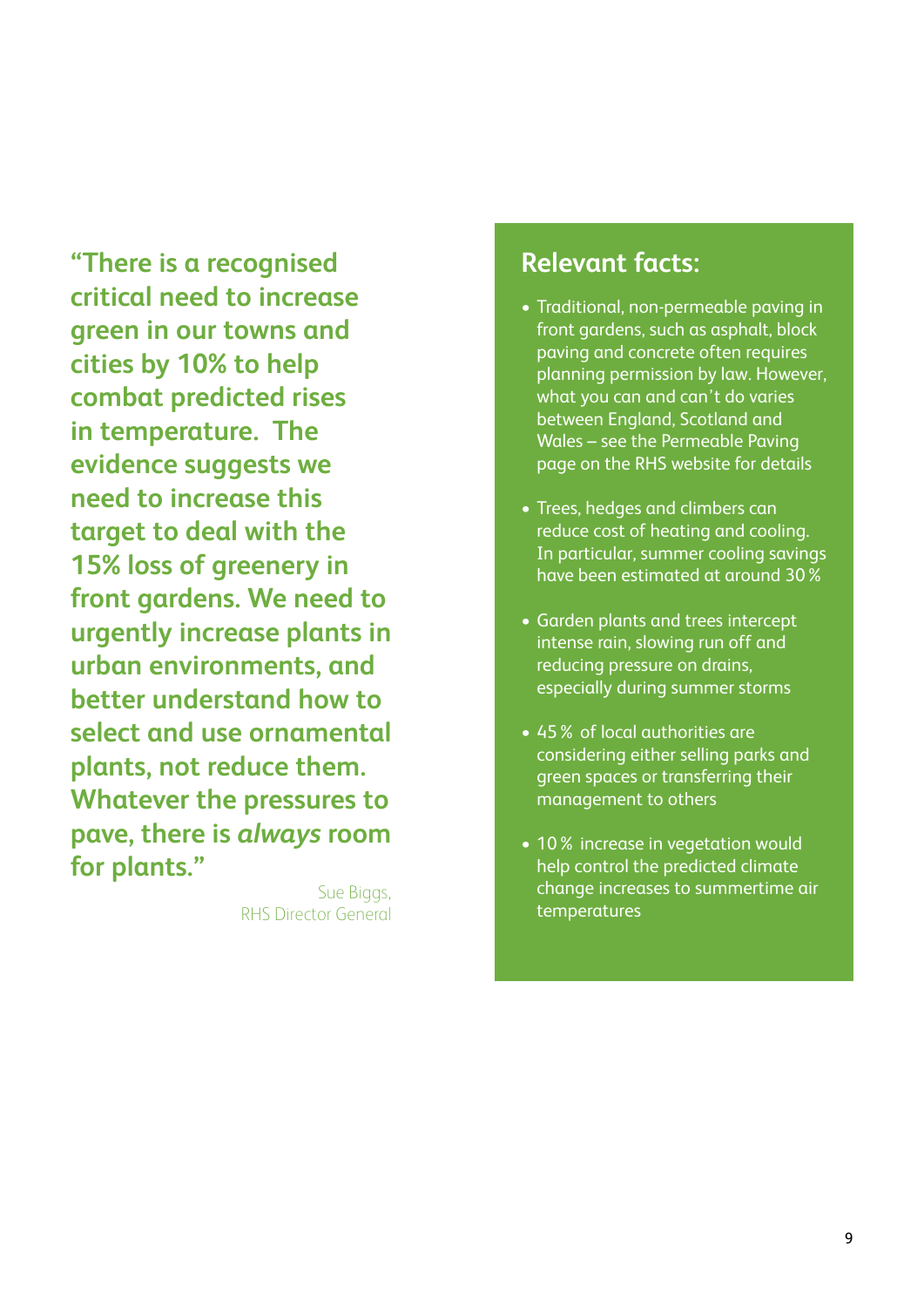## Further help & advice



By ensuring front gardens contain a balance of hard landscaping and plants, we can:

- Prevent flooding by soaking up summer storm rains
- Provide homes to up to 260 species of wildlife (insects, birds etc)
- • Absorb pollutants, helping us breath easily
- Keep us cool in summer and help insulate homes in winter
- Make us feel good to come home it's scientifically called 'restoration'!

All your horticultural questions can be answered by the RHS Gardening Advice; this service is free to RHS members. Or you can visit the Greening Grey Britain website at rhs.org.uk/ggb.

The RHS website also contains a wealth of free information to help you select the right plants for your space, as well as contact details of specialist nurseries and suppliers.

#### RHS Membership

If you aren't an RHS member already, you can support the charitable work of the Society by joining up and also benefiting from a range membership privileges which include:

Free entry with a family member guest to RHS Gardens and Garden Flower Shows at Wisley, Rosemoor, Harlow Carr and Hyde Hall, and Flower Shows in London

Free access to over 150 RHS partner gardens, some throughout their opening season, others at selected periods.

#### Free monthly magazine

The Garden, full of practical advice, ideas and inspiration (RRP £4.25).

#### RHS Flower Shows

Privileged entry and reduced-rate tickets to Chelsea and Hampton Court Palace Flower Shows and the RHS Flower Show at Tatton Park.

#### Flower Shows

Reduced-price tickets to BBC Gardeners' World Live and the Malvern Spring and Autumn Garden and Country Shows.

#### Free gardening advice

Invaluable support and answers to your gardening questions. Available by email, telephone, and post or in person at RHS Gardens and Shows.

#### Access to seeds

Apply for seeds harvested from RHS Gardens.

#### Special Events

Reduced price tickets to hundreds of lectures, tours, workshops and events around the UK. Please check your Members' Handbook for further details.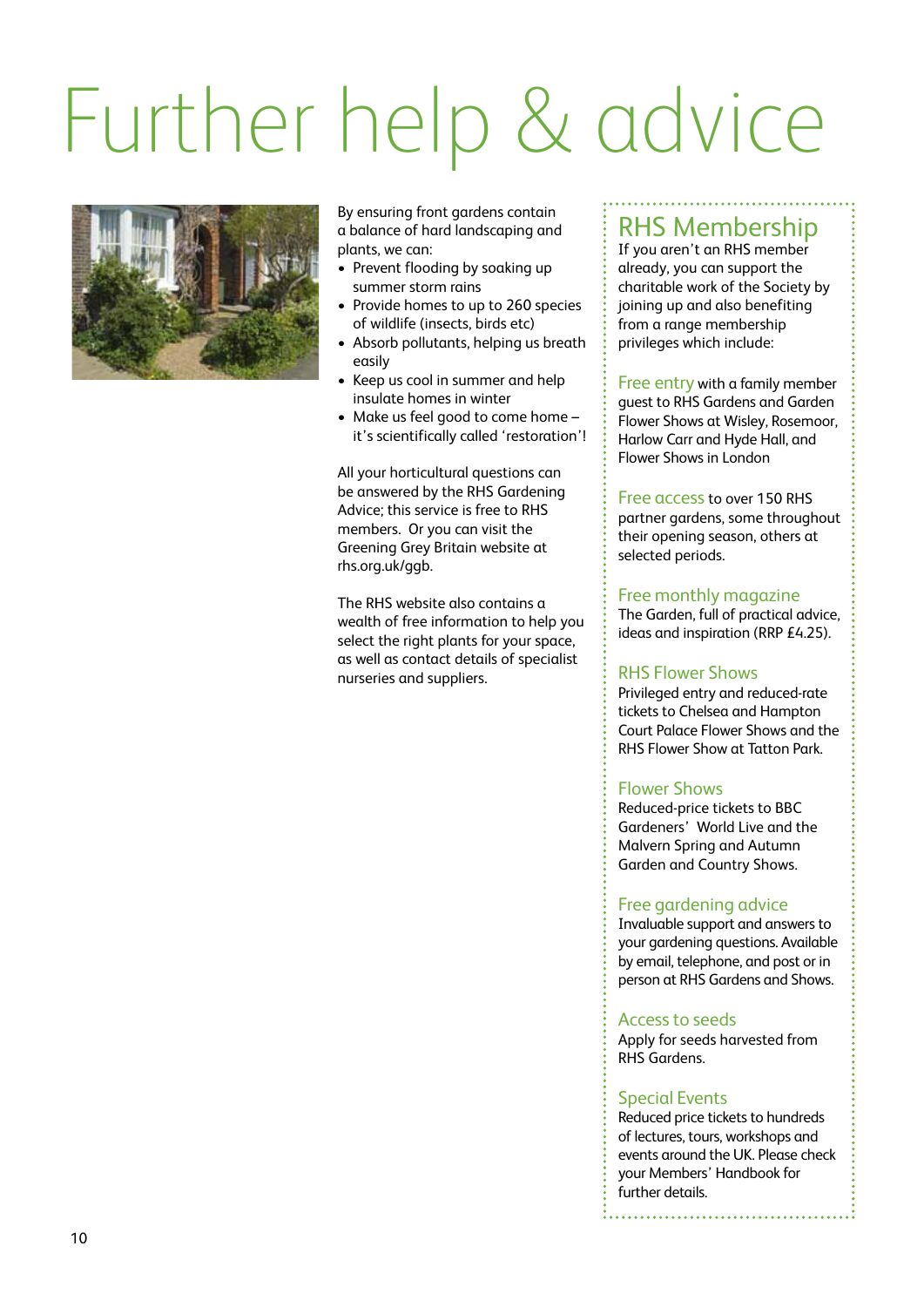### References

2015 Mori Poll to 1,492 people in the UK aged 15+ with front gardens, Mar 6-22 2015 2005 Mori Poll to 1,723 people in the UK aged 15+ with front gardens, May 19-23 2005 NB The figures provided are rounded to whole numbers. Gardening Matters: Urban Gardens http://www.rhs.org.uk/Gardening/Sustainable-gardening/pdfs/RHS-urban-greening

Other references:

*Smith, C (2010) "London: Garden city?." London Wildlife Trust, Greenspace Information for Greater London, Greater London Authority, London.*

*Bates J, Leibling D (2012) Spaced Out: Perspectives on parking policy, RAC Foundation.*

*Akbari H, Kurn DM, Bretz SE, Hanford JW (1997) Peak power and cooling energy savings of shade trees. Energy and Buildings 25: 139–148.*

*Meerow AW, Black RJ (2003) Enviroscaping to conserve energy: a guide to microclimate modification. In: Circular EES-43. Florida Cooperative Extension Service, Institute of Food and Agricultural Sciences, University of Florida, Florida, USA, p10. Perry T, Nawaz R (2008) An investigation into the extent and impacts of hard surfacing of domestic gardens in an area of Leeds, United Kingdom. Landscape and Urban Planning 86: 1–13.*

*Gill SE, Handley JF, Ennos AR, Pauleit S (2007) Adapting cities for climate change: the role of green infrastructure. Built Environment 33: 115–133.*

*Cameron, R., Blanusa, T., Taylor, J., Salisbury, A., Halstead, A., Henricot, B. and Thompson, K. (2012) The domestic garden: its contribution to urban green infrastructure. Urban Forestry and Urban Greening. http://centaur.reading.ac.uk/26212/ Office for National Statistics and Miller Mitchell Burley Lane (2010) "English Housing Survey Housing stock report 2008", Department for Communities and Local Government*

All photos: Credit/RHS